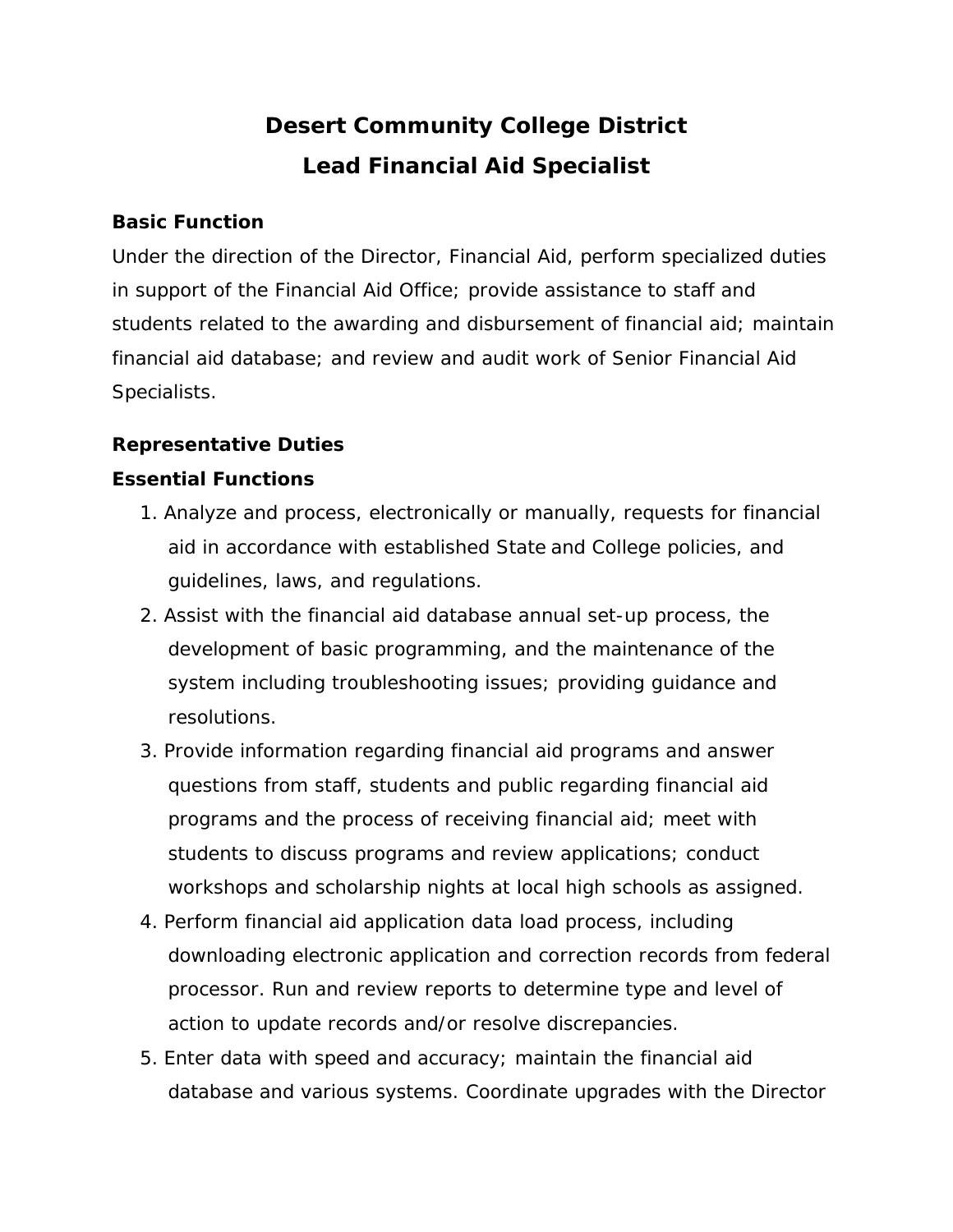of Financial Aid and IS; perform tests and run queries to ensure the integrity of data; regularly communicate system updates and train others to successfully implement new modules.

- 6. Research financial aid records. Resolve problems regarding the application process and the awarding and disbursement of financial aid. Perform revisions to financial aid awards disbursements due to changes in enrollment and/or eligibility requirements.
- 7. Transmit, monitor, review, and correct Pell Grant and other financial aid information records to and from the federal college system, NSLDS, CPS, and related systems. Follow-up with students and staff to resolve any issues.
- 8. Ensure the Satisfactory Academic Progress (SAP) evaluation process is executed in accordance with established District, state, and federal policies, guidelines, laws, and regulations.
- 9. Prepare and send correspondence to students; disburse financial aid awards in accordance with approved policies and practices.
- 10. Maintain a variety of files, records and reports; prepare and send correspondence; prepare reports as necessary. Gather data and generate production and other reports.
- 11. Reconcile financial aid programs as assigned.
- 12. Update and document work procedures regarding financial aid systems, federal aid program reconciliation, and all other areas of responsibility.
- 13. Review and audit work performed by Senior Financial Aid Specialists in relation to verification and packaging; monitor for compliance with District, federal, state and local regulations, policies.
- 14. Assist in the selection and training of new employees and student workers; provide work direction to other employees in the Financial Aid Office.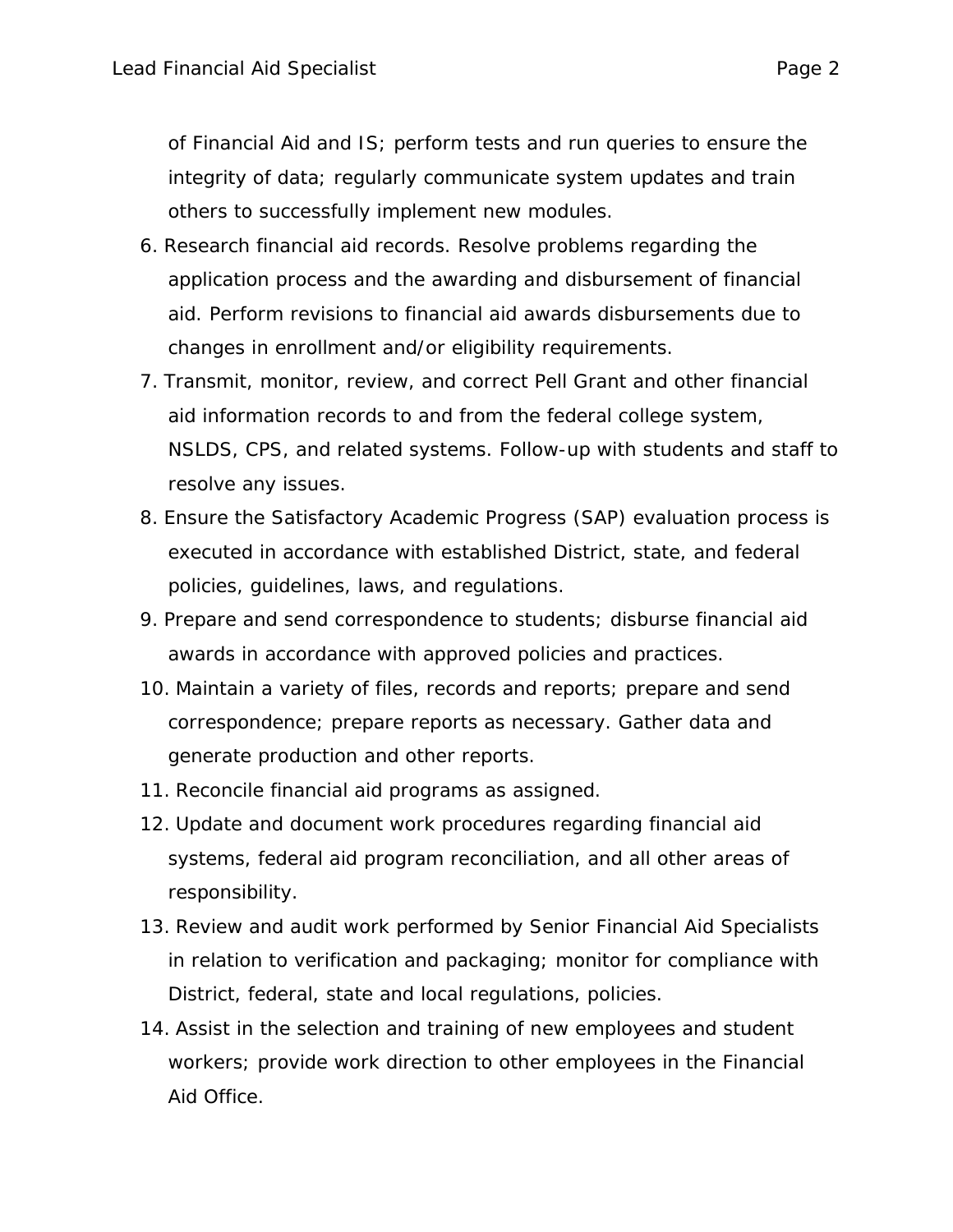- 15. Coordinate the activities of the Financial Aid Office in the absence of the supervisor.
- 16. Maintain current knowledge of financial aid programs, related software, regulations, procedures, and processes. Participate in training related to responsibilities.
- 17. Operate and maintain current knowledge of a variety of office technology including a computer and related software applications, copier, and calculator.

## **Other Functions**

18. Perform related duties as assigned.

## **Knowledge and Abilities**

#### **Knowledge of:**

- Modern office practices, procedures, and equipment.
- State, federal, and College regulations and procedures regarding financial aid.
- Specialized functions, activities, terminology, and operations of financial aid.
- Record-keeping techniques; operation of a computer, data entry techniques, and applicable software, including Microsoft Office and database management.
- Understand and follow financial aid regulations; understand and work within established policies, guidelines and regulations; communicate policies, guidelines, regulations, and laws to staff, students and the public.
- Oral and written communication skills; interpersonal skills using tact, patience, and courtesy.
- Communication, presentation and public speaking skills. Both one-on-one and group.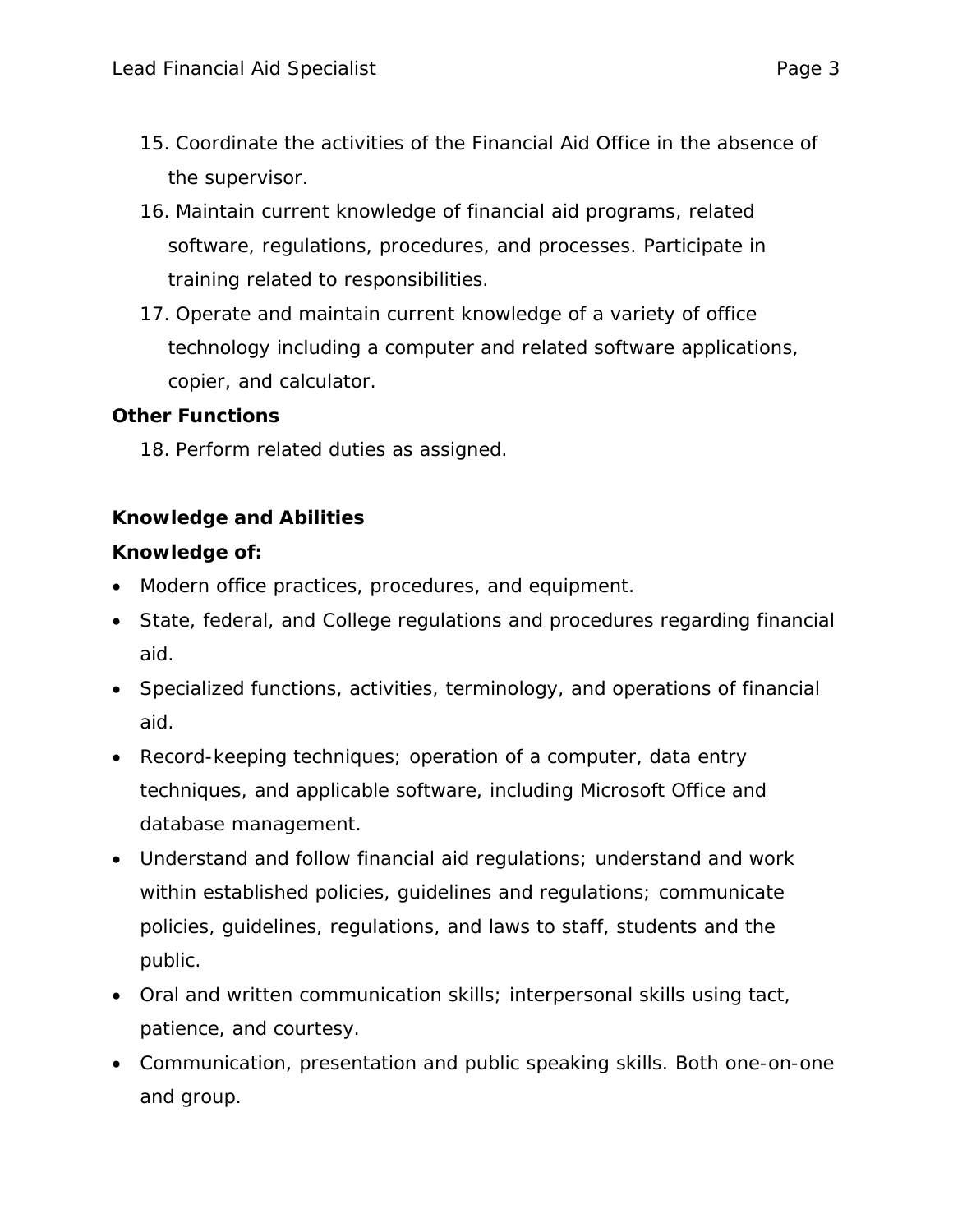- Principles of training and providing work direction.
- An understanding and sensitivity to diversity.

# **Ability to:**

- Perform technical work in support of the Financial Aid Office.
- Meet with students and explain and provide information regarding financial aid programs;
- Operate office a computer and applicable software, including Microsoft Office applications and database management.
- Enter and retrieve data with speed and accuracy.
- Recommend improvements to financial aid systems.
- Communicate effectively both orally and in writing to exchange information.
- Ability to interpret and effectively communicate rules and regulations to a diverse audience, both in one-on-one sessions and group presentations.
- Maintain database systems, records, and prepare reports.
- Ability to evaluate and implement Department of Education recommendations and regulations.
- Establish and maintain cooperative and effective working relationships with co-workers and students of diverse backgrounds.
- Work confidentially with discretion; train and provide work direction to others; work independently with little direction.
- Lift 25 pounds; bend at the waist, kneel or crouch to file materials; sit or stand for extended periods of time.

## **Education and Experience**

## **Any combination equivalent to:**

An Associate's degree supplemented by at least three (3) years in a financial aid function, including one year involving the maintenance of a financial aid